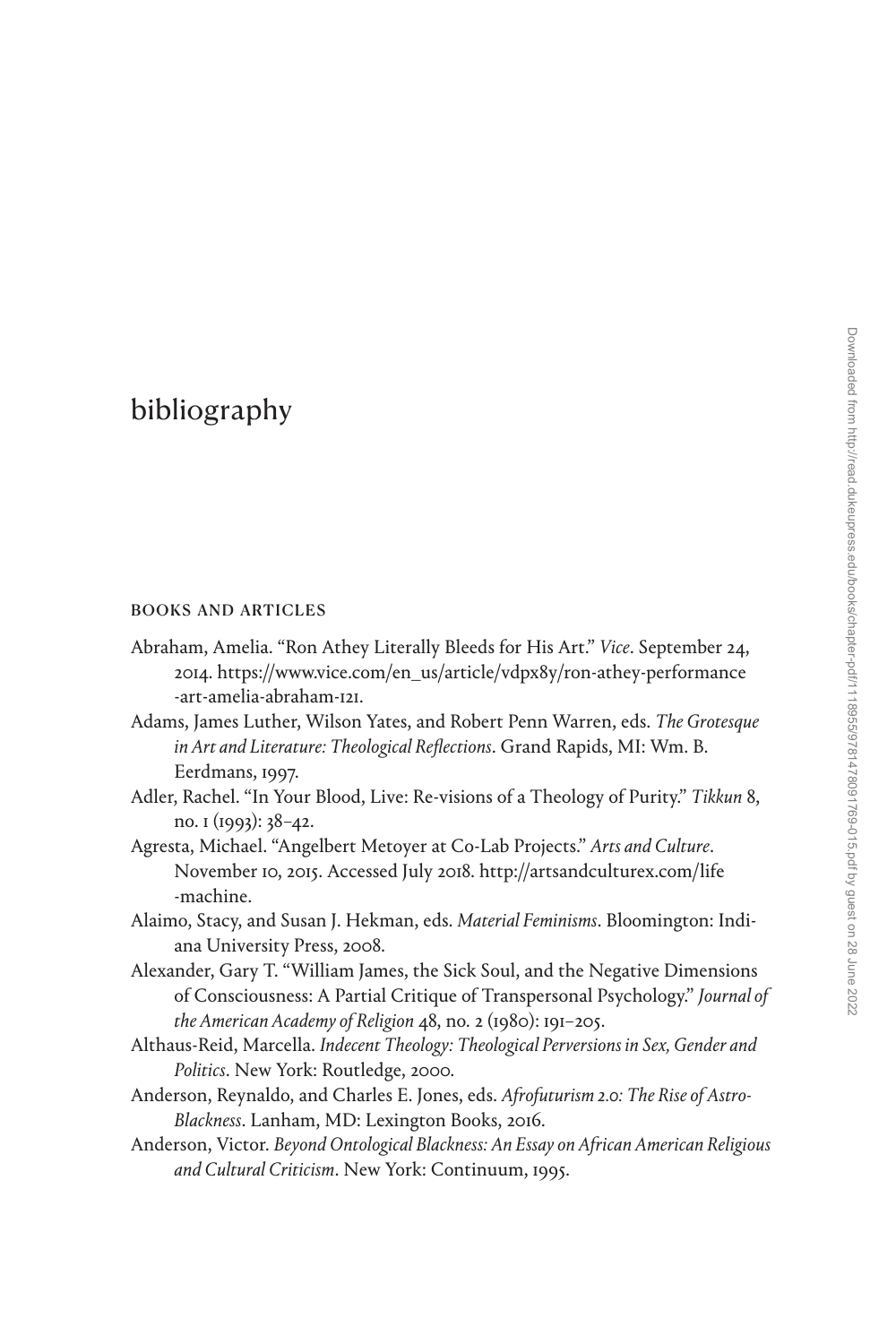- Archer-Shaw, Petrine. *Negrophilia: Avant-Garde Paris and Black Culture in the 1920s*. New York: Thames and Hudson, 2000.
- Arya, Rina. *Abjection and Representation: An Exploration of Abjection in the Visual Arts, Film and Literature*. New York: Palgrave Macmillan, 2014.
- Asad, Talal. *Genealogies of Religion: Discipline and Reasons of Power in Christianity and Islam*. Baltimore: Johns Hopkins University Press, 1993.
- Associated Press. "Jean-Michel Basquiat Skull Painting Sells for Record \$110.5m at Auction." *The Guardian*. May 19, 2017. [https://www.theguardian.com](https://www.theguardian.com/artanddesign/2017/may/19/jean-michel-basquiat-skull-painting-record-1105m-at-auction) [/artanddesign/2017/may/19/jean-michel-basquiat-skull-painting-record](https://www.theguardian.com/artanddesign/2017/may/19/jean-michel-basquiat-skull-painting-record-1105m-at-auction) [-1105m-at-auction](https://www.theguardian.com/artanddesign/2017/may/19/jean-michel-basquiat-skull-painting-record-1105m-at-auction).
- Athey, Ron. "Polemic of Blood." *Walker Art*. May 19, 2015. [https://walkerart.org](https://walkerart.org/magazine/ron-athey-blood-polemic-post-aids-body) [/magazine/ron-athey-blood-polemic-post-aids-body](https://walkerart.org/magazine/ron-athey-blood-polemic-post-aids-body).
- Baert, Barbara, ed. *Fluid Flesh: The Body, Religion, and the Visual Arts*. Leuven, Belgium: Leuven University Press, 2009.
- Bahun, Sanja. *Modernism and Melancholia: Writing as Countermourning*. Modernist Literature and Culture. New York: Oxford University Press, 2014.

Bakhtin, Mikhail M. *Rabelais and His World*. Translated by Helene Iswolsky. 1st Midland book ed. Bloomington: Indiana University Press, 1984.

- Barker, Emma, ed. *Contemporary Cultures of Display*. Art and Its Histories 6. New Haven, CT: Yale University Press, 1999.
- Barrett, Estelle, and Barbara Bolt, eds. *Carnal Knowledge: Towards a "New Materialism" through the Arts*. London: I. B. Tauris, 2013.
- Bayley, Stephen. *Ugly: The Aesthetics of Everything*. London: Goodman Fiell, 2012.
- Behrent, Michael C. "Foucault and Technology." *History and Technology* 29, no. 1 (2013): 54–104. [https://doi.org/10.1080/07341512.2013.780351.](https://doi.org/10.1080/07341512.2013.780351)
- Belting, Hans. *An Anthropology of Images: Picture, Medium, Body*. Translated by Thomas Dunlap. Princeton, NJ: Princeton University Press, 2011.
- Bennett, Jane. *Vibrant Matter: A Political Ecology of Things*. Durham, NC: Duke University Press, 2010.
- Bernier, Celeste-Marie. *African American Visual Arts: From Slavery to the Present*. Chapel Hill: University of North Carolina Press, 2008.
- Bessire, Mark H. C., ed. *William Pope.L: The Friendliest Black Artist in America*. Cambridge, MA: MIT Press, 2002.
- Bonhoeffer, Dietrich. *Letters and Papers from Prison*. New York: Touchstone, 1997.
- Bonhoeffer, Dietrich. *The Cost of Discipleship*. New York: Touchstone, 1995.
- Bordo, Susan. *The Male Body: A New Look at Men in Public and in Private*. New York: Farrar, Straus and Giroux, 2000.
- Bordo, Susan. *Unbearable Weight: Feminism, Western Culture, and the Body*. 10th anniversary ed. Berkeley: University of California Press, 2004.
- Bould, Mark. "The Ships Landed Long Ago: Afrofuturism and Black SF." *Science Fiction Studies* 34, no. 2 (2007): 177–86.
- Bould, Mark, and Rone Shavers, eds. "Afrofuturism." Special issue, *Science Fiction Studies* 34, no. 2 (July 2007).
- Bourdieu, Pierre. *The Field of Cultural Production*. Edited by Randal Johnson. New York: Columbia University Press, 1993.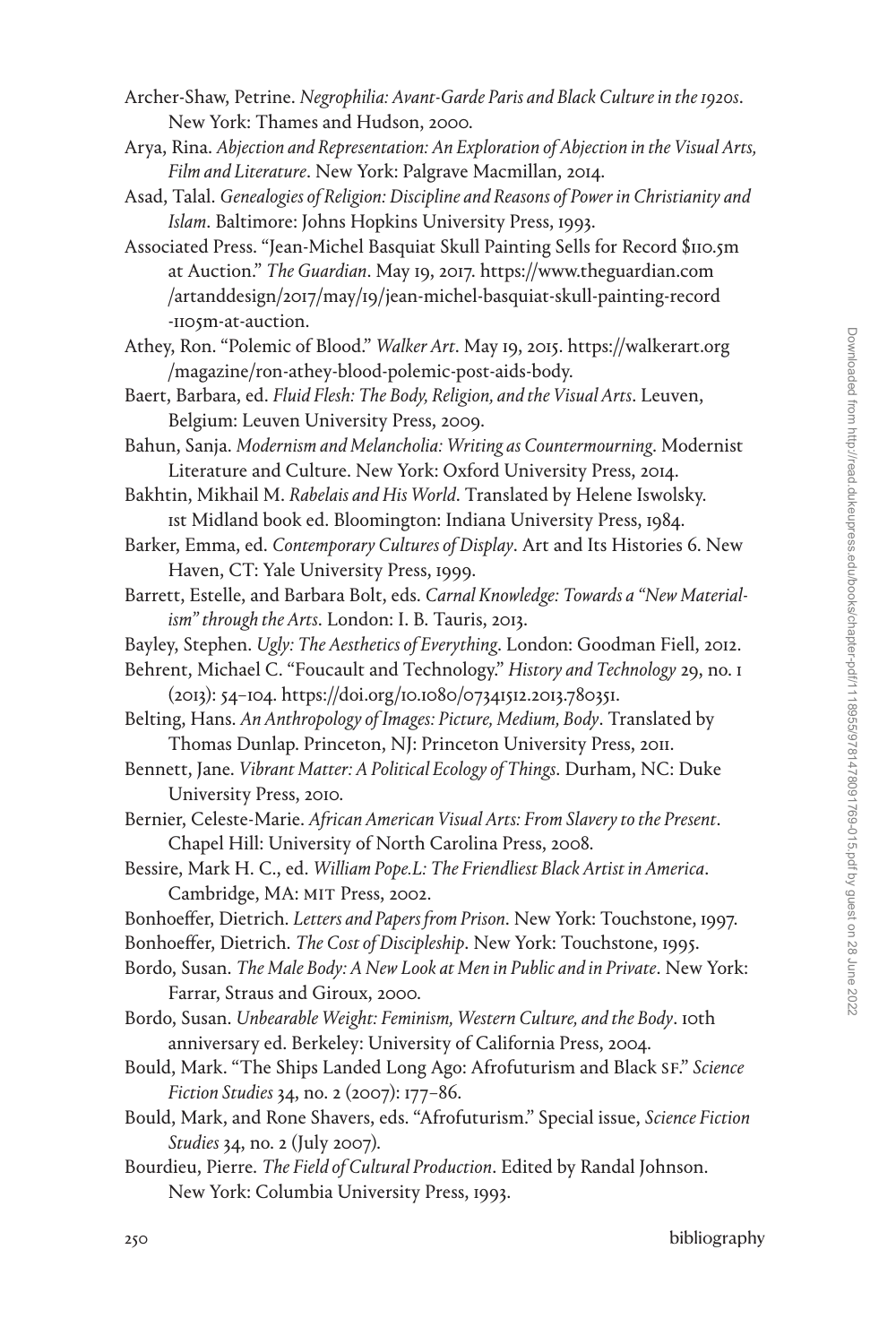- Bourdieu, Pierre. *Outline of a Theory of Practice*. New York: Cambridge University Press, 1977.
- Bourke, Captain John Gregory. *Scatalogic Rites of All Nations: A Dissertation upon the Employment of Excrementitious Remedial Agents in Religion, Therapeutics, Divination, Witchcraft, Love-Philters, Etc., in All Parts of the Globe*. Washington, DC: W. H. Lowdermilk and Co., 1891. [http://hdl.handle.net/2027/uc1](http://hdl.handle.net/2027/uc1.32106011901953) [.32106011901953](http://hdl.handle.net/2027/uc1.32106011901953).
- Bowles, John P. "'Acting Like a Man': Adrian Piper's Mythic Being and Black Feminism in the 1970s." *Signs: Journal of Women in Culture and Society* 32, no. 3 (2007): 621–47. <https://doi.org/10.1086/510921>.
- Bowles, John P. *Adrian Piper: Race, Gender, and Embodiment*. Durham, NC: Duke University Press, 2011.
- Braddock, Christopher. *Performing Contagious Bodies: Ritual Participation in Contemporary Art*. Hampshire, UK: Palgrave Macmillan, 2013.
- Braidotti, Rosi. *The Posthuman*. Malden, MA: Polity Press, 2013.
- Brasher, Brenda E. *Give Me That Online Religion*. San Francisco: Jossey-Bass, 2001.
- Brown, Bill*. A Sense of Things: The Object Matter of American Literature*. Chicago: University of Chicago Press, 2003.
- Brown, Bill, ed. *Things*. Chicago: University of Chicago Press, 2004.
- Brown, Bill. "Thing Theory." *Critical Inquiry* 28, no. 1 (2001): 1–22. [https://doi.org/10](https://doi.org/10.1086/449030) [.1086/449030.](https://doi.org/10.1086/449030)
- Brown, Karen McCarthy. *Mama Lola: A Vodou Priestess in Brooklyn*. Updated and expanded ed. Comparative Studies in Religion and Society. Berkeley: University of California Press, 2001.
- Bunch, Lonnie G., III. *Call the Lost Dream Back: Essays on History, Race and Museums*. Washington, DC: American Library Association Editions, 2011.
- Butler, Judith. *Gender Trouble: Feminism and the Subversion of Identity*. New York: Routledge, 2006.
- Butt, Gavin. *After Criticism: New Responses to Art and Performance*. New Interventions in Art History. Malden, MA: Blackwell, 2005.
- Bynum, Caroline Walker. *The Resurrection of the Body in Western Christianity, 200–1336*. Lectures on the History of Religions. New series no. 15. New York: Columbia University Press, 1995.
- Camus, Albert. *Algerian Chronicles*. Cambridge, MA: Harvard University Press, 2013.
- Camus, Albert. *Exile and the Kingdom*. New York: Vintage Books, 1991.
- Camus, Albert. *The Myth of Sisyphus and Other Essays*. Translated by Justin O'Brien. New York: Vintage International, 1991.
- Camus, Albert. *The Rebel: An Essay on Man in Revolt*. New York: Vintage International, 1991.
- Canning, Susan. "The Ordure of Anarchy: Scatological Signs of Self and Society in the Art of James Ensor." *Art Journal* 52, no. 3 (1993): 47–53. [https://doi.org](https://doi.org/10.2307/777368) [/10.2307/777368.](https://doi.org/10.2307/777368)
- Carlson, Marvin. *Performance: A Critical Introduction*. 2nd ed. New York: Routledge, 2004.

bibliography 251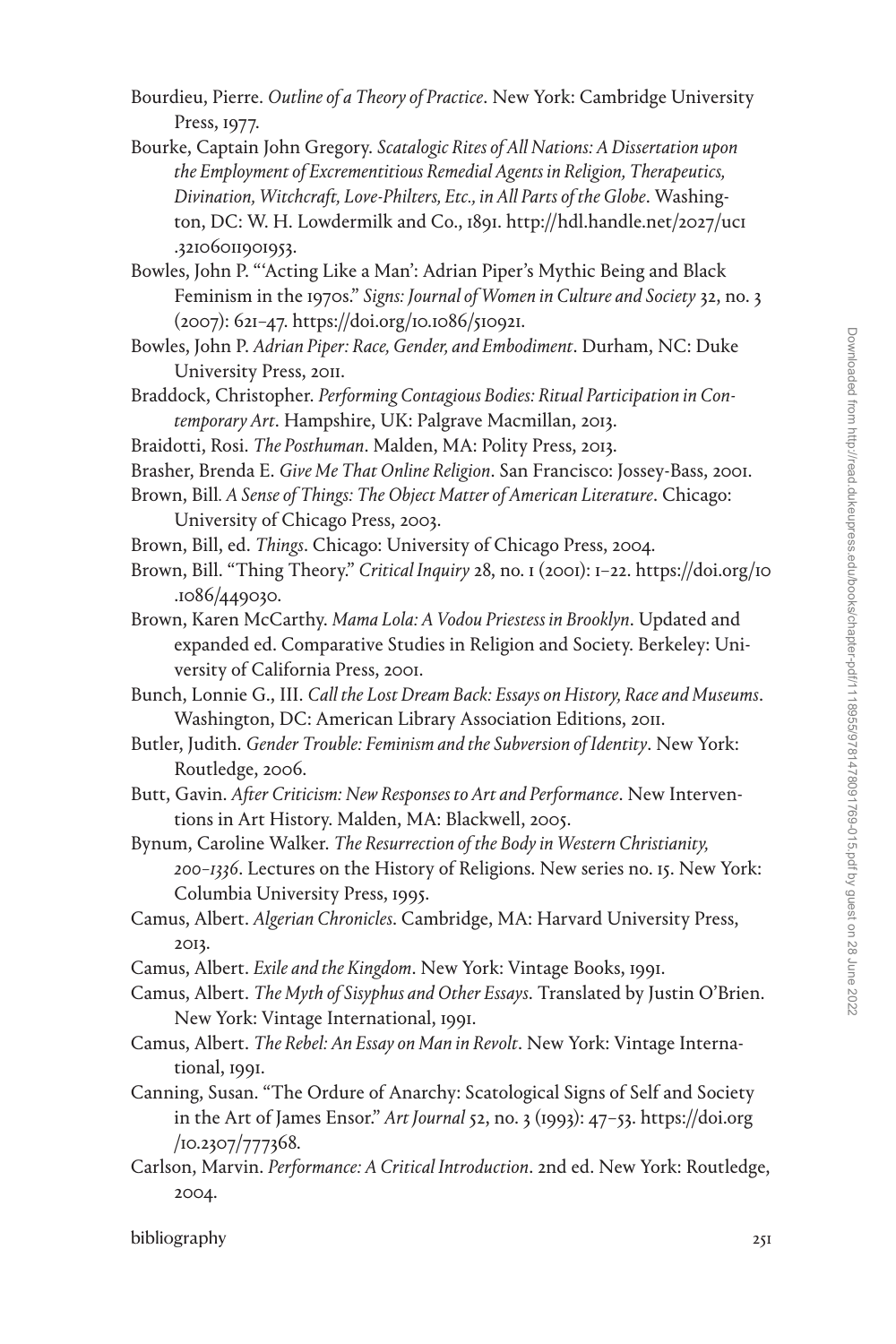- Carr, Cynthia. *On Edge: Performance at the End of the Twentieth Century*. Hanover, NH: University Press of New England, 1993.
- Cassel Oliver, Valerie, ed. *Radical Presence: Black Performance in Contemporary Art*. Houston: Contemporary Arts Museum Houston, 2013.
- CERCL Writing Collective. *Embodiment and Black Religion: Rethinking the Body in African American Religious Experience*. Sheffield, UK: Equinox Publishing, 2017.
- Chen, Mel Y. *Animacies: Biopolitics, Racial Mattering, and Queer Affect*. Durham, NC: Duke University Press, 2012.
- Chiappini, Rudy, ed. *Jean-Michel Basquiat*. Lugano: Skira; Museo d'Arte Moderna, Citta di Lugano, 2005.
- Chidester, David. *Authentic Fakes: Religion and American Popular Culture*. Berkeley: University of California Press, 2005.
- Childs, Nicky, and Jeni Walwin, eds. *A Split Second of Paradise: Live Art, Installation and Performance*. New York: Rivers Oram Press, 1998.
- Classen, Constance, David Howes, and Anthony Synnott. *Aroma: The Cultural History of Smell*. New York: Routledge, 1994.
- Clement, Jennifer. *Widow Basquiat: A Love Story*. Edinburgh: Payback Press, 2000.
- Cohen, William A., and Ryan Johnson, eds. *Filth: Dirt, Disgust, and Modern Life*. Minneapolis: University of Minnesota Press, 2005.
- Cone, James H. *A Black Theology of Liberation*. Maryknoll, NY: Orbis Books, 1986.
- Connelly, Frances S. *Modern Art and the Grotesque*. Cambridge, UK: Cambridge University Press, 2003.
- Conrad, Joseph. *Heart of Darkness*. 4th ed. New York: W. W. Norton and Co., 2005.
- Coole, Diana H., and Samantha Frost, eds. *New Materialisms: Ontology, Agency, and Politics*. Durham, NC: Duke University Press, 2010.
- Copeland, M. Shawn. *Enfleshing Freedom: Body, Race, and Being*. Innovations. Minneapolis: Fortress Press, 2010.
- Cotter, Holland. "Adrian Piper: A Canvas of Concerns—Race, Racism and Class." *New York Times*. December 24, 1999. [http://www.asu.edu/cfa/wwwcourses/art](http://www.asu.edu/cfa/wwwcourses/art/SOACore/piper-art-review.html) [/SOACore/piper-art-review.html](http://www.asu.edu/cfa/wwwcourses/art/SOACore/piper-art-review.html).
- Crummell, Alexander. *Destiny and Race: Selected Writings, 1840–1898*. Amherst, MA: University of Massachusetts Press, 1992.
- Danto, Arthur. *The Abuse of Beauty: Aesthetics and the Concept of Art*. 21st ed. Chicago: Open Court, 2003.
- Danto, Arthur. *After the End of Art*. Princeton, NJ: Princeton University Press, 1998.
- Danto, Arthur. "The Artworld." *Journal of Philosophy* 61, no. 19 (1964): 571–84. <https://doi.org/10.2307/2022937>.
- Danto, Arthur. *Beyond the Brillo Box: The Visual Arts in Post-Historical Perspective*. New York: Farrar, Straus and Giroux, 1992.
- Danto, Arthur. *The Body/Body Problem: Selected Essays*. Berkeley: University of California Press, 1999.
- Danto, Arthur. *Philosophizing Art: Selected Essays*. Berkeley: University of California Press, 1999.
- Danto, Arthur. *Remarks on Art and Philosophy*. Edited by Marion Boulton Stroud. Mount Desert Island, ME: Acadia Summer Arts Program, 2014.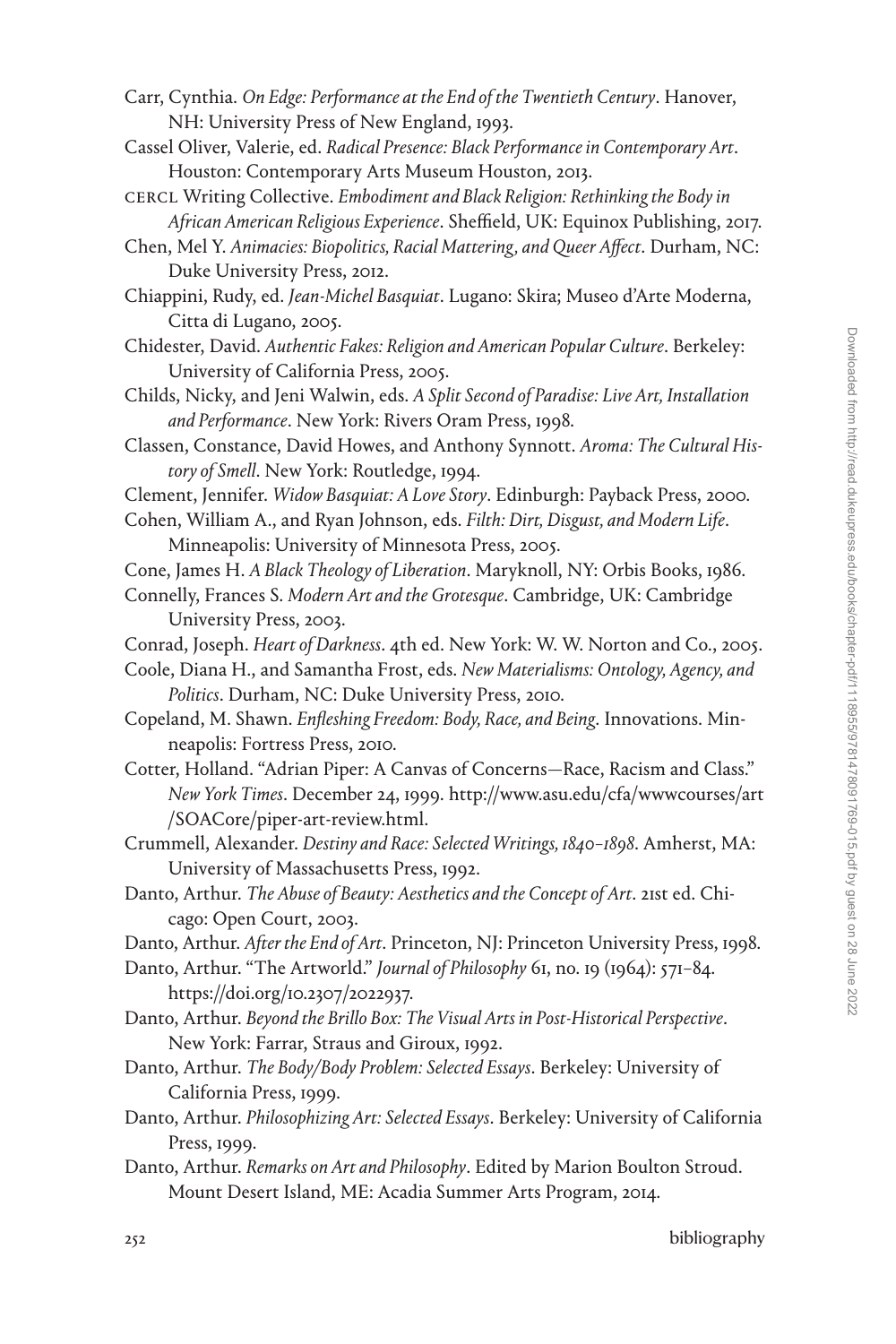- Danto, Arthur. *The Transfiguration of the Commonplace: A Philosophy of Art*. Cambridge, MA: Harvard University Press, 1983.
- Danto, Arthur. *What Art Is*. New Haven, CT: Yale University Press, 2013.
- Davis, Thadious M. *Nella Larsen, Novelist of the Harlem Renaissance: A Woman's Life Unveiled*. Baton Rouge: Louisiana State University Press, 1994.
- De Beer, Stephan. "Jesus in the Dumping Sites: Doing Theology in the Overlaps of Human and Material Waste." *HTS Teologiese Studies/Theological Studies* 70, no. 3 (2014): e1–e8.<https://doi.org/10.4102/hts.v70i3.2724>.

Deleuze, Gilles, and Félix Guattari. *A Thousand Plateaus: Capitalism and Schizophrenia*. Minneapolis: University of Minnesota Press, 1987.

- Deren, Maya. *Divine Horsemen: The Living Gods of Haiti*. New Paltz, NY: McPherson, 1983.
- Dery, Mark, ed. *Flame Wars: The Discourse of Cyberculture*. Durham, NC: Duke University Press, 1994.
- Desmangles, Leslie Gérald. *The Faces of the Gods: Vodou and Roman Catholicism in Haiti*. Chapel Hill: University of North Carolina Press, 1992.
- Dewey, John. *Art as Experience*. New York: Minton, Balch and Co., 1934.
- Dolphijn, R., and I. van der Tuin, eds. *New Materialism: Interviews and Cartographies*. London: Open Humanities Press, 2012. [http://dspace.library.uu.nl/handle](http://dspace.library.uu.nl/handle/1874/256718)  $/1874/256718.$
- Douglas, Kelly Brown. *Stand Your Ground: Black Bodies and the Justice of God*. Maryknoll, NY: Orbis Books, 2015.
- Douglas, Mary. *Purity and Danger*. New York: Routledge, 2002.
- Douglass, Frederick. *Life and Times of Frederick Douglass*. Hartford, CT: Park Publishing Co., 1882.
- Douglass, Frederick. *Narrative of the Life of Frederick Douglass, an American Slave*. Boston: Anti-Slavery Office, 1845.
- Du Bois, W. E. B. *Black Reconstruction: An Essay toward a History of the Part Which Black Folk Played in the Attempt to Reconstruct Democracy in America, 1860–1880*. New York: Harcourt, Brace and Co., 1935.
- Du Bois, W. E. B. *Darkwater: Voices from within the Veil*. New York: Harcourt, Brace and Howe, 1920.
- Du Bois, W. E. B. *Dusk of Dawn: An Essay toward an Autobiography of a Race Concept*. New York: Harcourt, Brace and Co., 1940.
- Du Bois, W. E. B. *The Philadelphia Negro: A Social Study*. Publications of the University of Pennsylvania. Political Economy and Public Law Series 14. Philadelphia: University of Pennsylvania, 1899.
- Du Bois, W. E. B. *The Souls of Black Folk*. New York: Vintage Books/Library of America, 1990.
- Du Bois, W. E. B. "Strivings of the Negro People." *Atlantic Monthly*, August, 1987.
- Du Bois, W. E. B. *The Suppression of the African Slave-Trade to the United States of America, 1638–1870*. Harvard Historical Studies 1. New York: Longmans, Green and Co., 1896.
- Du Bois, W. E. B. *W. E. B. Du Bois: A Reader*. Edited by David Levering Lewis. New York: Henry Holt and Co., 1995.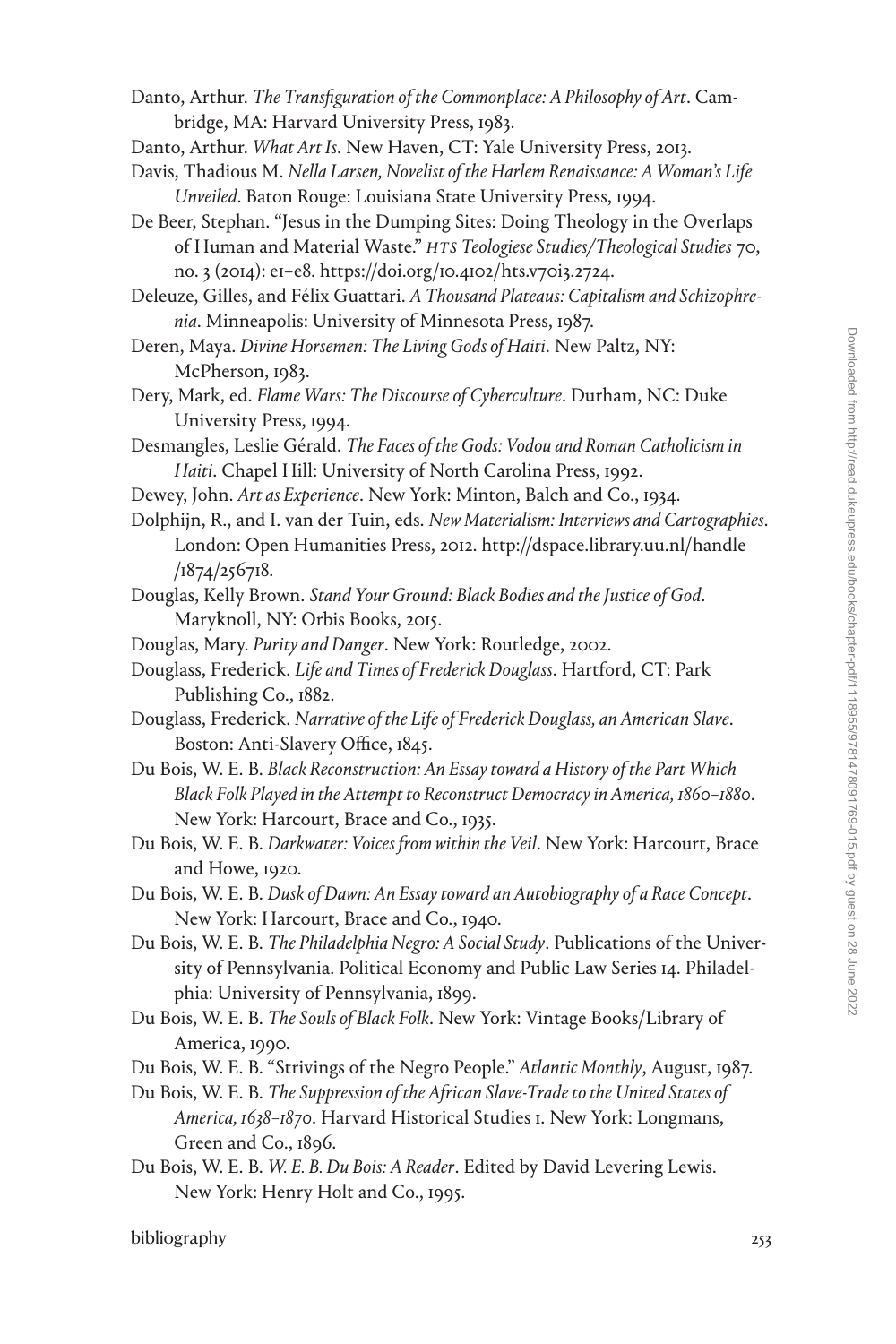- Du Bois, W. E. B., and Kwame Anthony Appiah. *Dusk of Dawn*. Edited by Henry Louis Gates. New York: Oxford University Press, 2014.
- Dubuffet, Jean, and Lawrence Rinder. *Dubuffet, Basquiat: Personal Histories*. New York: PaceWildenstein, 2006.
- Duschinsky, Robbie, Simone Schnall, and Daniel H. Weiss, eds. *Purity and Danger Now: New Perspectives*. London: Routledge, 2016.
- Ellison, Ralph. *Going to the Territory*. New York: Random House, 1986.
- Ellul, Jacques. *The Technological Society*. New York: Knopf, 1964.
- Engler, Martin, ed. *Piero Manzoni: When Bodies Became Art*. Frankfurt am Main: Stadel Museum, 2013.
- Evans, James H. *We Have Been Believers: An African-American Systematic Theology*. Minneapolis: Fortress Press, 1992.
- Fabre, Michel. *The Unfinished Quest of Richard Wright*. Translated by Isabel Barzun. 2nd ed. Urbana: University of Illinois Press, 1993.
- Fabre, Michel. *The World of Richard Wright*. Center for the Study of Southern Culture Series. Jackson: University Press of Mississippi, 1985.
- Feltz, Renée. "NATO Protester's Prison Term Extended for Throwing Human Waste at Guard." *The Guardian*. April 12, 2016. [https://www.theguardian.com/us-news](https://www.theguardian.com/us-news/2016/apr/12/nato-summit-protester-prison-term-extended-jared-chase) [/2016/apr/12/nato-summit-protester-prison-term-extended-jared-chase](https://www.theguardian.com/us-news/2016/apr/12/nato-summit-protester-prison-term-extended-jared-chase).
- Fine, Ruth, and Jacqueline Francis, eds. *Romare Bearden, American Modernist*. Washington, DC: National Gallery of Art, 2011.
- Flatley, Jonathan. *Affective Mapping: Melancholia and the Politics of Modernism*. Cambridge, MA: Harvard University Press, 2008.
- Forbes, Bruce David, and Jeffrey H. Mahan, eds. *Religion and Popular Culture in America*. Berkeley: University of California Press, 2000.
- Foster, Hal, Benjamin Buchloh, Rosalind Krauss, Yve-Alain Bois, Denis Hollier, and Helen Molesworth. "The Politics of the Signifier II: A Conversation on the 'Informe' and the Abject." *October* 67 (1994): 3–21.
- Foucault, Michel. *Discipline and Punish: The Birth of the Prison*. New York: Vintage Books, 1995.
- Foucault, Michel. *Technologies of the Self: A Seminar*. Amherst: University of Massachusetts Press, 1988.
- Foucault, Michel, Luther H. Martin, Huck Gutman, and Patrick H. Hutton, eds. *Technologies of the Self: A Seminar with Michel Foucault*. Amherst: University of Massachusetts Press, 1988.
- Freeman, Nate. "'Feces Is Very Cosmopolitan': Wim Delvoye on His Notorious 'Cloaca' at the Museum Tinguely in Basel." *ARTnews.com* (blog). June 16, 2017. [https://](https://www.artnews.com/art-news/market/feces-is-very-cosmopolitan-wim-delvoye-on-his-notorious-cloaca-at-the-museum-tinguelys-retrospective-in-basel-8556/) [www.artnews.com/art-news/market/feces-is-very-cosmopolitan-wim-delvoye](https://www.artnews.com/art-news/market/feces-is-very-cosmopolitan-wim-delvoye-on-his-notorious-cloaca-at-the-museum-tinguelys-retrospective-in-basel-8556/) [-on-his-notorious-cloaca-at-the-museum-tinguelys-retrospective-in-basel-8556/.](https://www.artnews.com/art-news/market/feces-is-very-cosmopolitan-wim-delvoye-on-his-notorious-cloaca-at-the-museum-tinguelys-retrospective-in-basel-8556/)
- Fuller, Robert C. *Spirituality in the Flesh: Bodily Sources of Religious Experiences*. New York: Oxford University Press, 2008.
- Fusco, Coco. *The Bodies That Were Not Ours: And Other Writings*. London: Routledge, 2001.
- Gates, Henry Louis, Jr., and Cornel West. *The Future of the Race*. New York: Vintage Books, 1996.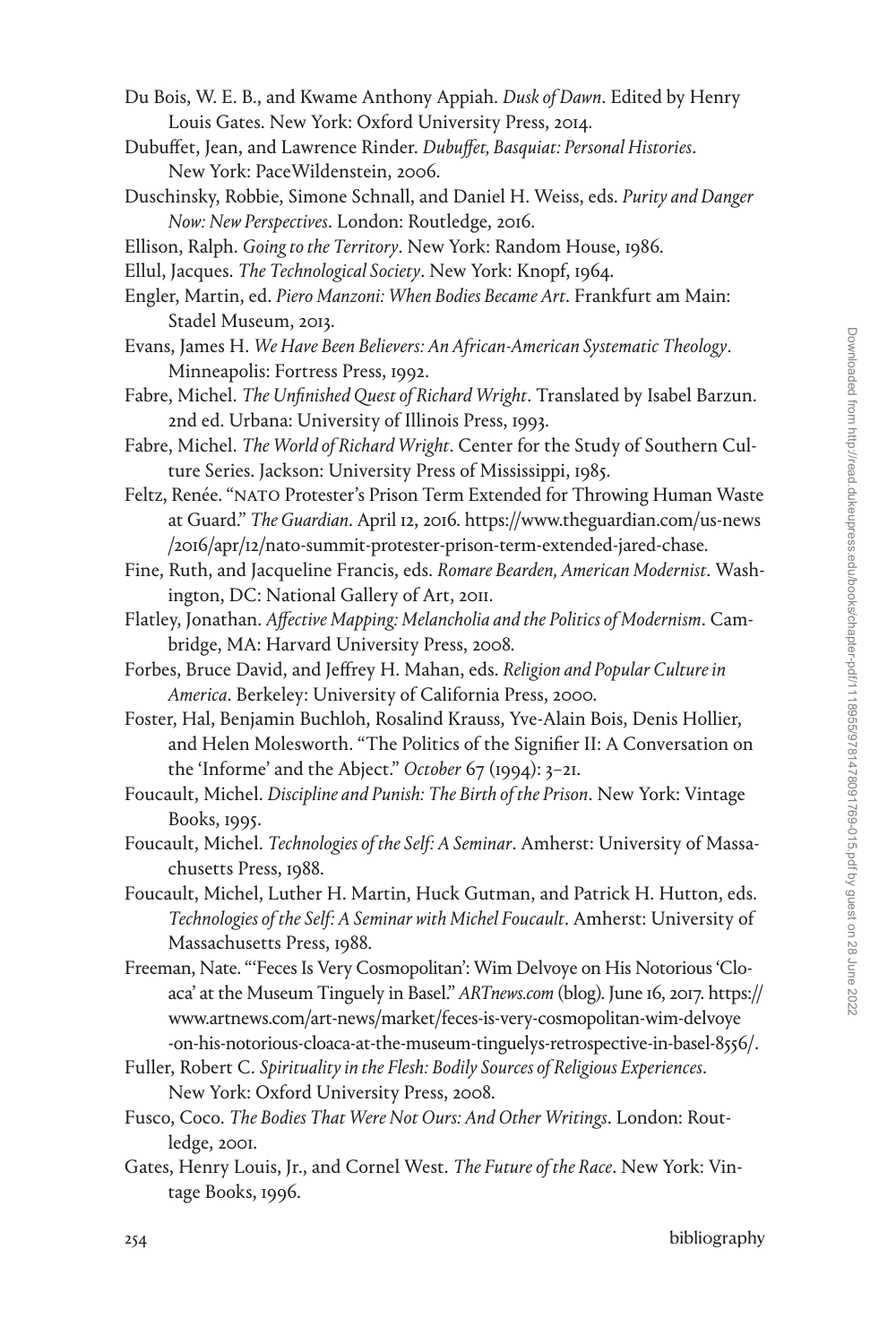- Gelburd, Gail. *Romare Bearden in Black-and-White: Photomontage Projections, 1964*. New York: Whitney Museum of American Art, 1997.
- Geldzahler, Henry. *Making It New: Essays, Interviews, and Talks*. New York: Turtle Point Press, 1994.
- George, Rose. *The Big Necessity: The Unmentionable World of Human Waste and Why It Matters*. New York: Metropolitan Books, 2008.
- George, Susan. *Religion and Technology in the 21st Century: Faith in the E-World*. Hershey, PA: Information Science Publishing, 2006.
- Glazer, Lee Stephens. "Signifying Identity: Art and Race in Romare Bearden's Projections." *Art Bulletin* 76, no. 3 (1994): 411–26. [https://doi.org/10.1080](https://doi.org/10.1080/00043079.1994.10786595) [/00043079.1994.10786595](https://doi.org/10.1080/00043079.1994.10786595).

Goldberg, RoseLee. *Performance: Live Art since 1960*. New York: Harry N. Abrams, 1998.

- Gomi, Taro. *Everyone Poops*. Turtleback School and Library ed. St. Louis: Turtleback, 2001.
- Gooding-Williams, Robert. *In the Shadow of Du Bois: Afro-Modern Political Thought in America*. Cambridge, MA: Harvard University Press, 2009.
- Grimes, Ronald L. *The Craft of Ritual Studies*. New York: Oxford University Press, 2013. Grossman, Wendy. *Man Ray, African Art, and the Modernist Lens*. Washington, DC:
- International Arts and Artists; Minneapolis: University of Minnesota Press, 2009.
- Grosz, Elizabeth A. *Becoming Undone: Darwinian Reflections on Life, Politics, and Art*. Durham, NC: Duke University Press, 2011.
- Grosz, Elizabeth A. *The Incorporeal: Ontology, Ethics, and the Limits of Materialism*. New York: Columbia University Press, 2017.
- Guillory, Marcus J. "The Meta: On the Artwork of Angelbert Metoyer." In *I—AoI (LU—X project)*, 49–50. Houston: Angelbert's Imagination Studios, 2008.
- Halley, Peter. *Peter Halley: Collected Essays, 1981–1987*. Zurich: Lapis Press, 1988.
- Halliwell, Martin, and Joel D. S. Rasmussen, eds. *William James and the Transatlantic Conversation: Pragmatism, Pluralism, and Philosophy of Religion*. New York: Oxford University Press, 2014.
- Han, Sam. *Technologies of Religion: Spheres of the Sacred in a Post-Secular Modernity*. New York: Routledge, 2016.
- Hansberry, Lorraine. *A Raisin in the Sun: A Drama in Three Acts*. New York: Random House, 1959.
- Hanzal, Carla M., et al. *Romare Bearden: Southern Recollections*. Charlotte, NC: Mint Museum, 2011.
- Harris, Jonathan, ed. *Dead History, Live Art? Spectacle, Subjectivity and Subversion in Visual Culture since the 1960s*. Liverpool: Liverpool University Press, 2007.
- Harris, Jonathan, ed. *Identity Theft: The Cultural Colonization of Contemporary Art*. Tate Liverpool Critical Forum 10. Liverpool: Liverpool University Press, 2008.
- Harris, Michael D. *Colored Pictures: Race and Visual Representation*. Chapel Hill: University of North Carolina Press, 2003.
- Haslam, Nick. *Psychology in the Bathroom*. New York: Palgrave Macmillan, 2012.
- Hawkins, Gay. *The Ethics of Waste: How We Relate to Rubbish*. Lanham, MD: Rowman and Littlefield, 2006.

bibliography 255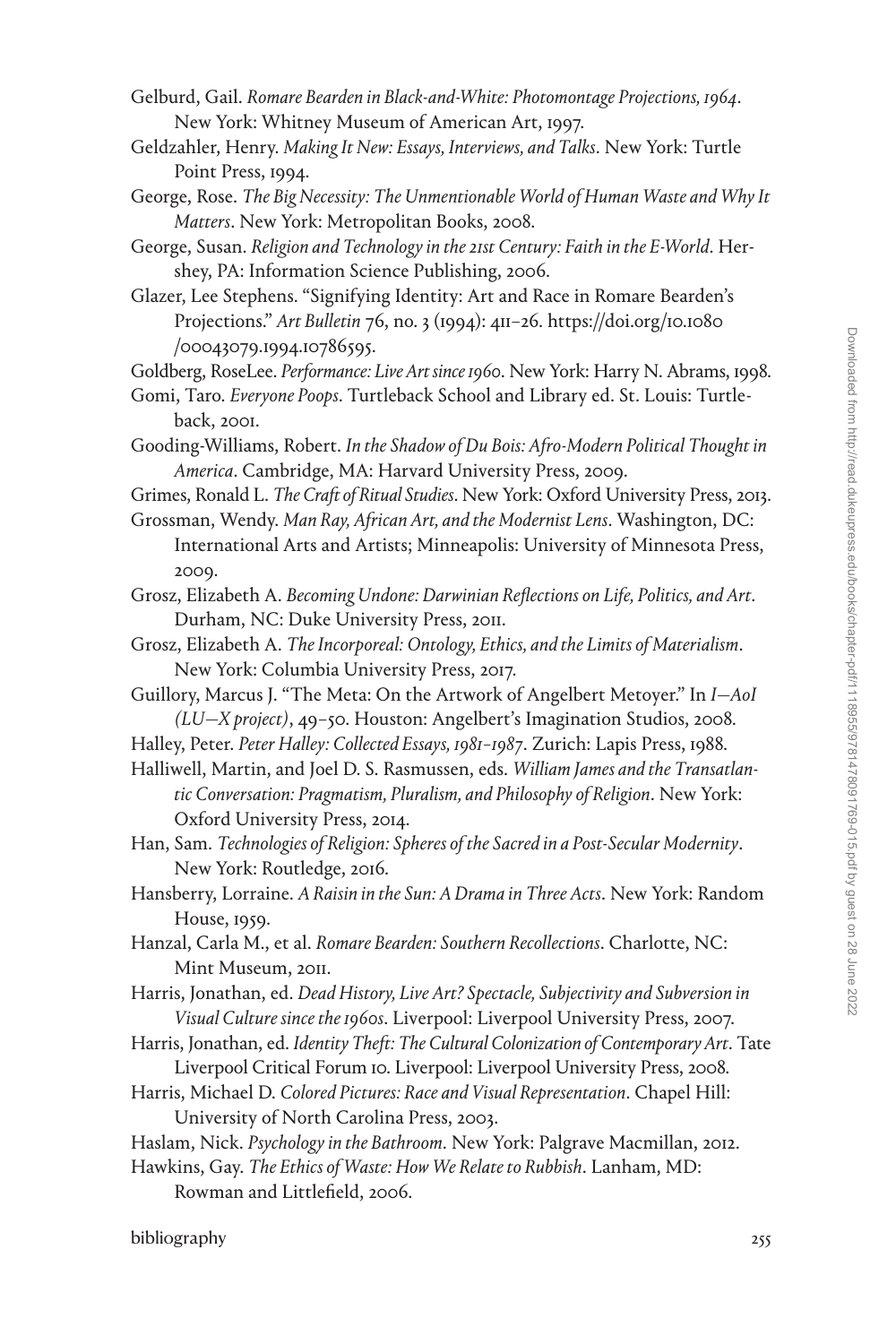- Hay, Mark. "A Brief History of People Protesting Stuff with Poop." *Vice*. April 8, 2015. [https://www.vice.com/en\\_us/article/wd7n8z/a-brief-history-of-people](https://www.vice.com/en_us/article/wd7n8z/a-brief-history-of-people-protesting-stuff-with-poop-197) [-protesting-stuff-with-poop-197](https://www.vice.com/en_us/article/wd7n8z/a-brief-history-of-people-protesting-stuff-with-poop-197).
- Heathfield, Adrian, ed. *Live: Art and Performance*. London: Tate Publishing, 2004.
- Heddon, Deirdre, and Jennie Klein, eds. *Histories and Practices of Live Art*. Houndmills, UK: Palgrave Macmillan, 2012.
- Heidegger, Martin. *Being and Time*. New York: Harper and Row, 1962.
- Hoban, Phoebe. *Basquiat: A Quick Killing in Art*. New York: Penguin, 1998.
- Hodder, Ian. *Entangled: An Archaeology of the Relationships between Humans and Things*. Malden, MA: Wiley-Blackwell, 2012.
- Hoffman, Lawrence A. *Covenant of Blood: Circumcision and Gender in Rabbinic Judaism*. Chicago Studies in the History of Judaism. Chicago: University of Chicago Press, 1996.
- Hoffmann, Jens, and Joan Jonas. *Art Works: Perform*. New York: Thames and Hudson, 2005.
- Hopkins, Dwight N. *Being Human: Race, Culture, and Religion*. Minneapolis: Fortress Press, 2005.
- Hudek, Antony, ed. *The Object*. Cambridge, MA: MIT Press, 2014.
- Hutchinson, George. *In Search of Nella Larsen: A Biography of the Color Line*. Cambridge, MA: Belknap Press of Harvard University Press, 2006.
- Jacobs, Harriet Ann. *Incidents in the Life of a Slave Girl*. Boston: Published for the author, 1861.
- James, William. *The Heart of William James*. Edited by Robert D. Richardson. Cambridge, MA: Belknap Press of Harvard University Press, 2010.
- James, William. *The Varieties of Religious Experience: A Study in Human Nature*. Enlarged ed., with appendices and introduction by Joseph Ratner. Gifford Lectures on Natural Religion, 1901–1902. New Hyde Park, NY: University Books, 1963.
- JanMohamed, Abdul R. *The Death-Bound-Subject: Richard Wright's Archaeology of Death*. Post-Contemporary Interventions. Durham, NC: Duke University Press, 2005.
- Jay, Nancy B. *Throughout Your Generations Forever: Sacrifice, Religion, and Paternity*. Chicago: University of Chicago Press, 1992.
- Johnson, Barbara E. *Persons and Things*. Cambridge, MA: Harvard University Press, 2008.
- Johnson, Dominic. *The Art of Living: An Oral History of Performance Art*. New York: Palgrave Macmillan, 2015.
- Johnson, Dominic. *Pleading in the Blood: The Art and Performances of Ron Athey*. Intellect Live. Chicago: Intellect Books/University of Chicago Press, 2013.
- Johnson, Ken. "Art in Review; Adrian Piper." *New York Times*. November 17, 2000. [https://www.nytimes.com/2000/11/17/arts/art-in-review-adrian-piper.html.](https://www.nytimes.com/2000/11/17/arts/art-in-review-adrian-piper.html)
- Johnson, Terrence L. *Tragic Soul-Life: W. E. B. Du Bois and the Moral Crisis Facing American Democracy*. New York: Oxford University Press, 2012.
- Jones, Amelia, and Adrian Heathfield, eds. *Perform, Repeat, Record: Live Art in History*. Chicago: Intellect Books/University of Chicago Press, 2012.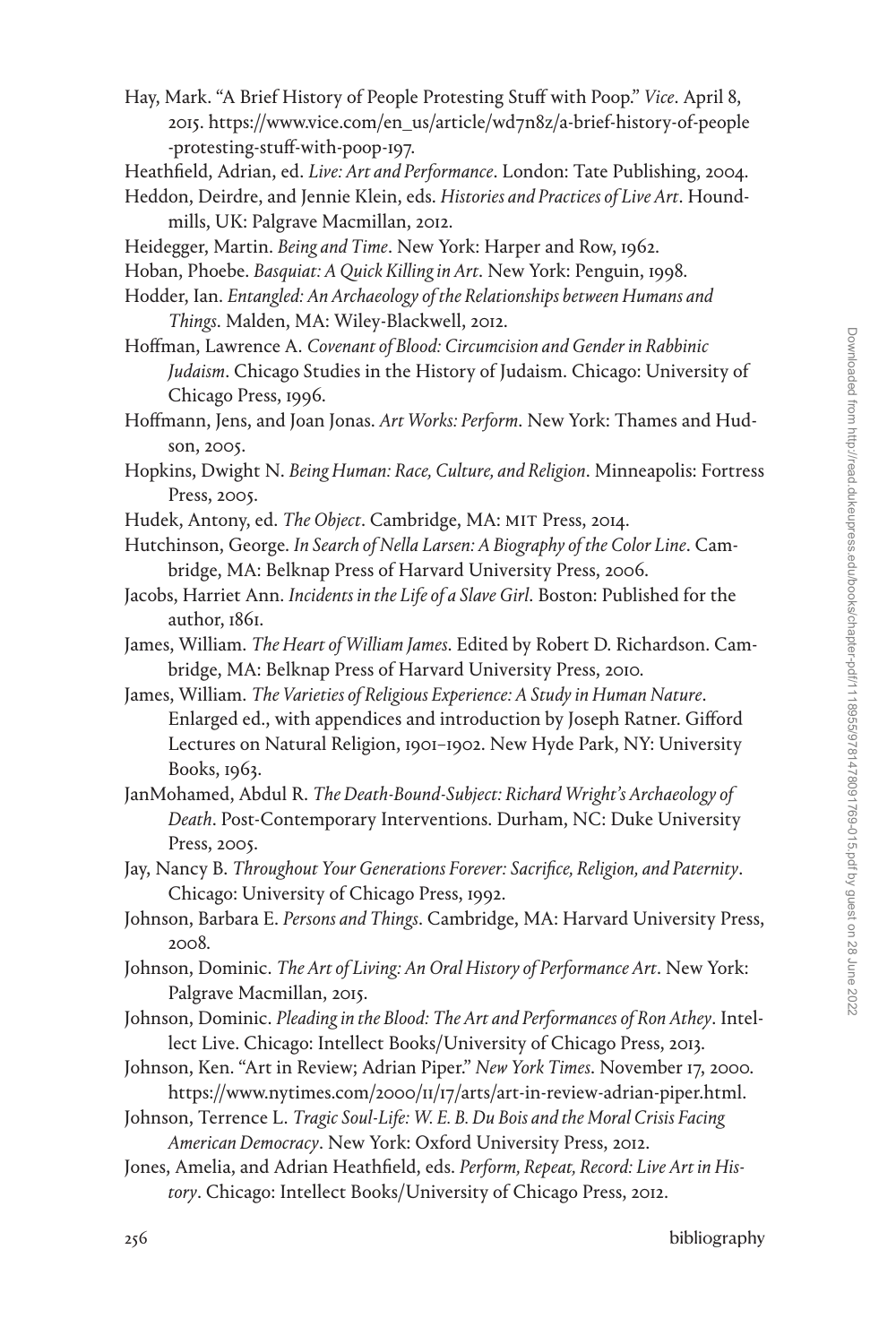- Jones, Jonathan. "Is This Basquiat Worth \$110m? Yes—His Art of American Violence Is Priceless." *The Guardian*. May 19, 2017. [https://www.theguardian.com](https://www.theguardian.com/artanddesign/2017/may/19/jean-michel-basquiat-110m-sothebys) [/artanddesign/2017/may/19/jean-michel-basquiat-110m-sothebys](https://www.theguardian.com/artanddesign/2017/may/19/jean-michel-basquiat-110m-sothebys).
- Julius, Anthony. *Transgressions: The Offences of Art*. Chicago: University of Chicago Press, 2003.
- Kaprow, Allan. *Essays on the Blurring of Art and Life*. Edited by Jeff Kelly. Lannan Series of Contemporary Art Criticism. Berkeley: University of California Press, 1993.
- Karp, Ivan, and Steven D. Lavine, eds. *Exhibiting Cultures: The Poetics and Politics of Museum Display*. Washington, DC: Smithsonian Institution Press, 1991.
- Keller, Catherine, and Mary-Jane Rubenstein, eds. *Entangled Worlds: Religion, Science, and New Materialisms*. Transdisciplinary Theological Colloquia. New York: Fordham University Press, 2017.
- Kennedy, Greg. *An Ontology of Trash: The Disposable and Its Problematic Nature*. SUNY Series in Environmental Philosophy and Ethics. Albany: State University of New York Press, 2007.
- Kierkegaard, Søren. *Fear and Trembling*. N.p.: Merchant Books, 2012.
- King, Catherine, ed. *Views of Difference: Different Views of Art*. Art and Its Histories 5. New Haven, CT: Yale University Press, 1999.
- Kirby, Vicki. *What If Culture Was Nature All Along*? New Materialisms. Edinburgh: Edinburgh University Press, 2017.
- Klein, Cecelia F. "Teocuitlatl, 'Divine Excrement': The Significance of 'Holy Shit' in Ancient Mexico." *Art Journal* 52, no. 3 (1993): 20–27. [https://doi.org/10.1080](https://doi.org/10.1080/00043249.1993.10791519) [/00043249.1993.10791519.](https://doi.org/10.1080/00043249.1993.10791519)
- Kristeva, Julia. *Black Sun: Depression and Melancholia*. European Perspectives. New York: Columbia University Press, 1989.
- Kristeva, Julia. *Powers of Horror: An Essay on Abjection*. Translated by Leon Roudiez. New York: Columbia University Press, 1982.
- Laporte, Dominique. *History of Shit*. Cambridge, MA: MIT Press, 2000.
- Larsen, Nella. *Quicksand and Passing*. American Women Writers Series. New Brunswick, NJ: Rutgers University Press, 1986.
- Larson, Charles R. *Invisible Darkness: Jean Toomer and Nella Larsen*. Iowa City: University of Iowa Press, 1993.
- Lattany, Kristin Hunter. "Off-Timing: Stepping to the Different Drummer." In *Lure and Loathing: Essays on Race, Identity, and the Ambivalence of Assimilation*, ed. Gerald Early. New York: Penguin Press, 1993.
- Levin, Amy K., ed. *Gender, Sexuality and Museums: A Routledge Reader*. New York: Routledge, 2010.
- Lew, Christopher Y., ed. *Clifford Owens: Anthology*. New York: MoMA PS1, 2012.
- Lewin, Ralph A. *Merde: Excursions into Scientific, Cultural and Socio-Historical Coprology*. London: Aurum, 1999.
- Lewis, David Levering. *W. E. B. Du Bois, Biography of a Race, 1868–1919*. New York: Henry Holt and Co., 1993.
- Lewis, Pericles. "James's Sick Souls." *Henry James Review* 22, no. 3 (2001): 248–58. <https://doi.org/10.1353/hjr.2001.0030>.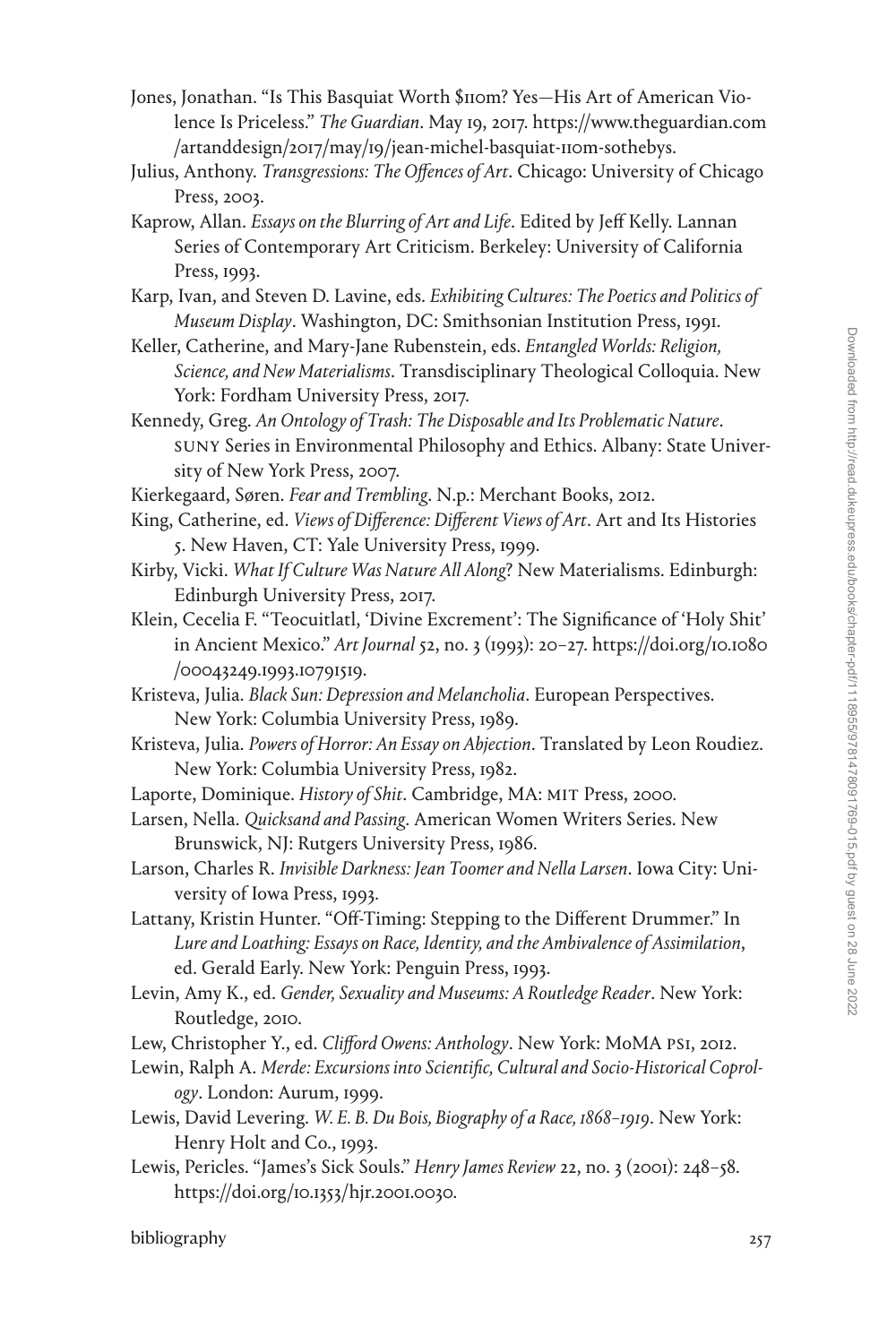- Leyerle, Blake. "Blood Is Seed." *Journal of Religion* 81, no. 1 (2001): 26–48. [https://doi](https://doi.org/10.1086/490764) [.org/10.1086/490764](https://doi.org/10.1086/490764).
- Lock, Graham, and David Murray, eds. *The Hearing Eye: Jazz and Blues Influences in African American Visual Art*. New York: Oxford University Press, 2009.

Locke, Alain. *The New Negro: An Interpretation*. New York: Antheum, 1986.

Lofton, Kathryn. *Consuming Religion*. Chicago: University of Chicago Press, 2017.

Long, Charles H. "The Oppressive Elements in Religion and the Religions of the Oppressed." *Harvard Theological Review* 69, nos. 3–4 (1976): 397–412.

- Long, Charles H. *Significations: Signs, Symbols, and Images in the Interpretation of Religion*. Minneapolis: Fortress Press, 1986.
- Lynch, Gordon, Jolyon P. Mitchell, and Anna Strhan, eds. *Religion, Media and Culture: A Reader*. New York: Routledge, 2012.

Malewitz, Raymond. *The Practice of Misuse: Rugged Consumerism in Contemporary American Culture*. Stanford, CA: Stanford University Press, 2014.

Markes, Julie. *Where's the Poop?* New York: HarperFestival, 2004.

Marriott, David. "Corpsing; or, The Matter of Black Life." *Cultural Critique* 94 (Fall 2016): 32–64. [https://doi.org/10.5749/culturalcritique.94.2016.0032.](https://doi.org/10.5749/culturalcritique.94.2016.0032)

- Marshall, Richard, ed. *Jean-Michel Basquiat*. New York: Whitney Museum of American Art/Harry N. Abrams, 1992.
- "Mass Arrests over SA 'Poo Wars.'" *BBC News*. June 11, 2013. [https://www.bbc.com](https://www.bbc.com/news/world-africa-22853095) [/news/world-africa-22853095.](https://www.bbc.com/news/world-africa-22853095)
- McCarthy, Dennis J. "Further Notes on the Symbolism of Blood and Sacrifice." *Journal of Biblical Literature* 92, no. 2 (1973): 205–10. [https://doi.org/10.2307](https://doi.org/10.2307/3262953) [/3262953.](https://doi.org/10.2307/3262953)
- McCarthy, Dennis J. "The Symbolism of Blood and Sacrifice." *Journal of Biblical Literature* 88, no. 2 (1969): 166–76. [https://doi.org/10.2307/3262876.](https://doi.org/10.2307/3262876)
- McDannell, Colleen. *Material Christianity: Religion and Popular Culture in America*. New Haven, CT: Yale University Press, 1995.
- McEvilley, Thomas. "Jean-Michel Basquiat Here Below." In *Dubuffet, Basquiat: Personal Histories*. New York: PaceWildenstein, 2006.
- McKissack, Pat, and Fredrick McKissack. *Lorraine Hansberry: Dramatist and Activist*. New York: Delacorte Press, 1994.

McMillan, Uri. *Embodied Avatars: Genealogies of Black Feminist Art and Performance*. New York: New York University Press, 2015.

- McNish, Jill L. "'Failure, Then, Failure!': Shame and William James's 'Sick Soul.'" *CrossCurrents* 53, no. 3 (2003): 389–403.
- Mercurio, Gianni, ed. *The Jean-Michel Basquiat Show*. New York: Rizzoli International Publications, 2006.
- Merleau-Ponty, Maurice. *Phenomenology of Perception*. Abingdon, UK: Routledge, 2012.
- Merleau-Ponty, Maurice. *The Visible and the Invisible: Followed by Working Notes*. Evanston, IL: Northwestern University Press, 1968.

Lofton, Kathryn. *Oprah: The Gospel of an Icon*. Berkeley: University of California Press, 2011.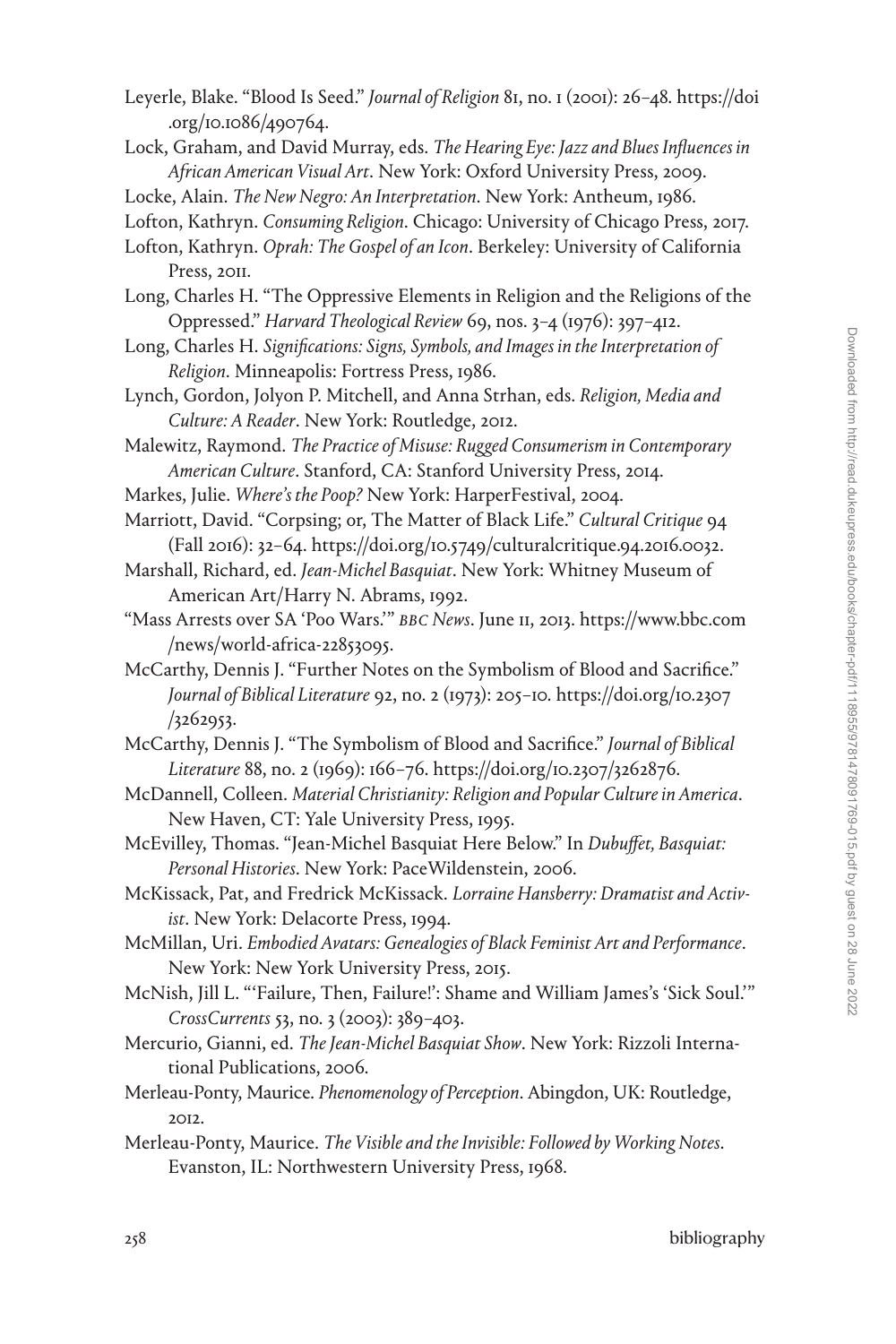- Midson, Scott A. *Cyborg Theology: Humans, Technology and God*. Library of Modern Religion. London: I. B. Tauris, 2018.
- Miller, Daniel. *Material Culture and Mass Consumption*. Social Archaeology. Oxford: Blackwell, 1987.
- Miller, Daniel, ed. *Materiality*. Durham, NC: Duke University Press, 2005.
- Miller, Daniel. *Stuff*. Malden, MA: Polity Press, 2010.
- Miller, Monica R., and Anthony B. Pinn, eds. *The Hip Hop and Religion Reader*. New York: Routledge, 2015.
- Miller, William Ian. *The Anatomy of Disgust*. Cambridge, MA: Harvard University Press, 1997.
- Mirzoeff, Nicholas, ed. *Diaspora and Visual Culture: Representing Africans and Jews*. New York: Routledge, 2000.
- Montano, Linda M., ed. *Performance Artists Talking in the Eighties*. Berkeley: University of California Press, 2000.
- Morgan, David. *The Embodied Eye: Religious Visual Culture and the Social Life of Feeling*. Berkeley: University of California Press, 2012.
- Morgan, David. *The Sacred Gaze: Religious Visual Culture in Theory and Practice*. Berkeley: University of California Press, 2005.
- Morrison, Susan Signe. *Excrement in the Late Middle Ages: Sacred Filth and Chaucer's Fecopoetics*. New Middle Ages. New York: Palgrave Macmillan, 2008.
- Moses, Wilson Jeremiah. *Alexander Crummell: A Study of Civilization and Discontent.* New York: Oxford University Press, 1989.
- Murphy, Nancey, and Christopher C. Knight, eds. *Human Identity at the Intersection of Science, Technology, and Religion*. Ashgate Science and Religion Series. New York: Routledge, 2010.
- Nail, Thomas. "What Is an Assemblage?" *Substance* 46, no. 1 (2017): 21–37. [https://](https://doi.org/10.3368/ss.46.1.21) [doi.org/10.3368/ss.46.1.21.](https://doi.org/10.3368/ss.46.1.21)
- Nelson, Alondra, ed. "Afrofuturism." Special issue, *Social Text* 20, no. 2 (2002).
- Neuhaus, Richard John. "By the Blood of His Cross." *First Things: A Monthly Journal of Religion and Public Life*, May 2000, 66–70.
- Niebuhr, Reinhold. *Moral Man and Immoral Society: A Study in Ethics and Politics*. Louisville, KY: Westminster John Knox, 2002.

Niebuhr, Reinhold. *The Nature and Destiny of Man: A Christian Interpretation*. Louisville, KY: Westminster John Knox, 1996.

Noble, David F. *The Religion of Technology: The Divinity of Man and the Spirit of Invention*. New York: Penguin, 1999.

- Oldfield, J. R., ed. *Civilization and Black Progress: Selected Writings of Alexander Crummell on the South*. Charlottesville: University of Virginia Press, 1995.
- Olsen, Bjørnar. *In Defense of Things: Archaeology and the Ontology of Objects*. Archaeology in Society Series. Lanham, MD: Rowman and Littlefield, 2010.
- O'Meally, Robert G. *Romare Bearden: A Black Odyssey*. New York: DC Moore Gallery, 2007.
- Paine, Crispin. "Sacred Waste." *Material Religion* 10, no. 2 (2014): 241–42. [https://doi](https://doi.org/10.2752/175183414X13990269049563) [.org/10.2752/175183414X13990269049563](https://doi.org/10.2752/175183414X13990269049563).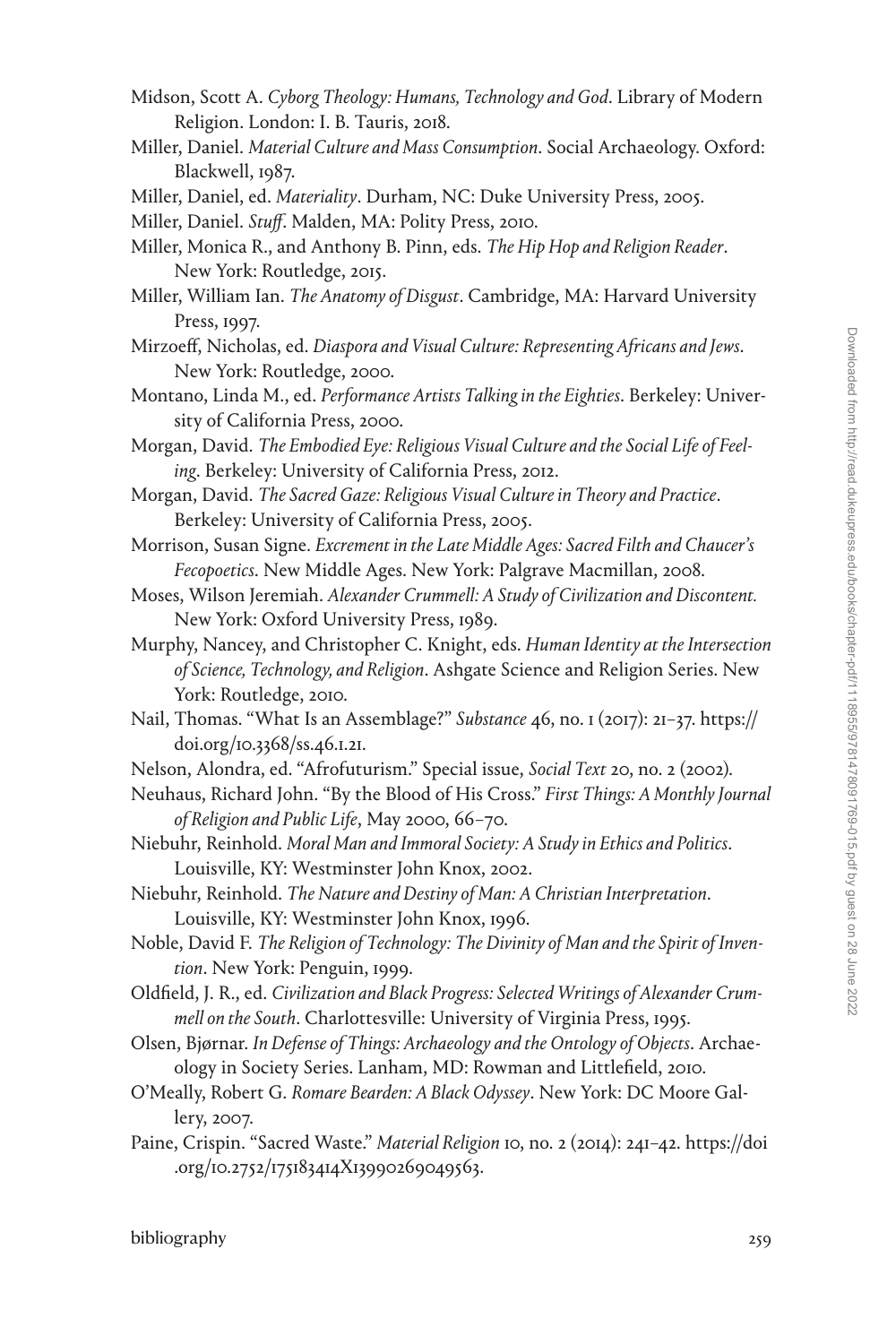- Patterson, Orlando. *The Children of Sisyphus: A Novel*. Boston: Houghton Mifflin Co., 1965.
- Patterson, Orlando. *Rituals of Blood: Consequences of Slavery in Two American Centuries*. New York: Basic Civitas, 1998.
- Pemberton, Nathan Taylor. "Crawling through New York City with the Artist Pope.L." *New Yorker*. November 22, 2019. [https://www.newyorker.com/culture](https://www.newyorker.com/culture/culture-desk/crawling-through-new-york-city-with-the-artist-pope-l) [/culture-desk/crawling-through-new-york-city-with-the-artist-pope-l.](https://www.newyorker.com/culture/culture-desk/crawling-through-new-york-city-with-the-artist-pope-l)
- Perry, Imani. *Looking for Lorraine: The Radiant and Radical Life of Lorraine Hansberry*. Boston: Beacon Press, 2018.
- Persels, Jeff, and Russell Ganim. *Fecal Matters in Early Modern Literature and Art: Studies in Scatology*. Studies in European Cultural Transition 21. Burlington, VT: Ashgate, 2004.
- Pinn, Anthony B. *African American Humanist Principles: Living and Thinking Like the Children of Nimrod*. New York: Palgrave Macmillan, 2004.
- Pinn, Anthony B. *The End of God-Talk: An African American Humanist Theology*. New York: Oxford University Press, 2012.
- Pinn, Anthony B. *Humanism: Essays on Race, Religion and Cultural Production*. London: Bloomsbury Academic, 2015.
- Pinn, Anthony B. *The New Disciples: A Novel*. Durham, NC: Pitchstone Publishing, 2015.
- Pinn, Anthony B. *Terror and Triumph: The Nature of Black Religion*. Minneapolis: Fortress Press, 2003.
- Pinn, Anthony B. "'Why Can't I Be Both?': Jean-Michel Basquiat and Aesthetics of Black Bodies Reconstituted." *Journal of Africana Religions* 1, no. 1 (2013): 109–32.
- Piper, Adrian. *Out of Order, Out of Sight*. Vol. 1, *Selected Writings in Meta-Art 1968–1992*. Cambridge, MA: MIT Press, 1999.
- Powell, Richard J. *Black Art and Culture in the 20th Century*. World of Art. New York: Thames and Hudson, 1997.
- Praeger, Dave. *Poop Culture: How America Is Shaped by Its Grossest National Product*. Los Angeles: Feral House, 2007.
- Project Row Houses. "Project Row Houses." Accessed May 30, 2020. [https://](https://projectrowhouses.org) [projectrowhouses.org.](https://projectrowhouses.org)
- Promey, Sally M. *Sensational Religion: Sensory Cultures in Material Practice*. New Haven, CT: Yale University Press, 2014.
- Putnam, James. *Art and Artifact: The Museum as Medium*. 2nd ed. New York: Thames and Hudson, 2009.
- Putnam, Ruth Anna. *The Cambridge Companion to William James*. New York: Cambridge University Press, 1997.
- Rainer, Christian. "Chaos, Kot und Katzen: Besuch bei Künstler Cornelius Kolig." *Profil.* October 30, 2013. [https://profil.at/gesellschaft/chaos-kot-katzen](https://profil.at/gesellschaft/chaos-kot-katzen-besuch-kuenstler-cornelius-kolig-368706) [-besuch-kuenstler-cornelius-kolig-368706](https://profil.at/gesellschaft/chaos-kot-katzen-besuch-kuenstler-cornelius-kolig-368706).
- Rampersad, Arnold. *The Art and Imagination of W. E. B. Du Bois*. Cambridge, MA: Harvard University Press, 1976.
- Rekret, Paul. "The Head, the Hand, and Matter: New Materialism and the Politics of Knowledge." *Theory, Culture and Society* 35, nos. 7–8 (2018): 49–72. [https://doi.org/10.1177/0263276418806369.](https://doi.org/10.1177/0263276418806369)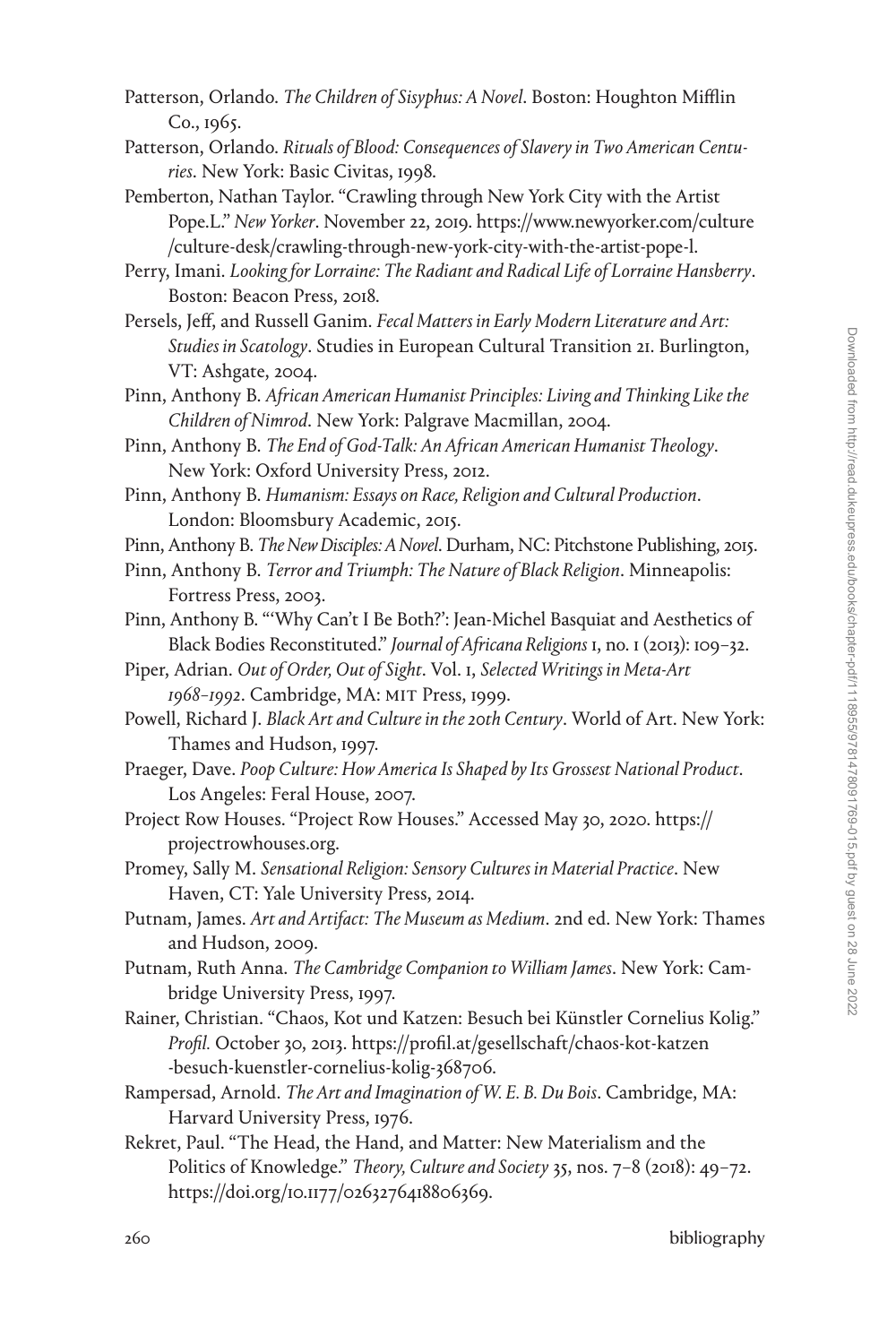- Richardson, Robert D. *William James: In the Maelstrom of American Modernism: A Biography*. Boston: Houghton Mifflin, 2006.
- Rosen, Jeff. "Blood Ritual." *New Republic* 207, no. 19 (1992): 9–10.
- Rowley, Hazel. *Richard Wright: The Life and Times*. New York: Henry Holt and Co., 2001.
- Saatchi Gallery. "Thomas Mailaender—Artist Profile." *Saatchi Gallery*. Accessed May 30, 2020. [https://www.saatchigallery.com/artists/thomas\\_mailaender](https://www.saatchigallery.com/artists/thomas_mailaender_iconoclasts_i.htm) [\\_iconoclasts\\_i.htm](https://www.saatchigallery.com/artists/thomas_mailaender_iconoclasts_i.htm).
- Santacatterina, Stella. "Piero Manzoni: Art as Reflection on Art." *Third Text* 13, no. 45 (1998): 23–28. [https://doi.org/10.1080/09528829808576762.](https://doi.org/10.1080/09528829808576762)
- Sayre, Henry M. *The Object of Performance: The American Avant-Garde since 1970*. Chicago: University of Chicago Press, 1989.
- Schwartzman, Myron. *Romare Bearden: His Life and Art*. New York: Harry N. Abrams, 1990.
- Sheedy, Matt. "Genealogies of Religion, Twenty Years On: An Interview with Talal Asad." *Bulletin for the Study of Religion*. November 25, 2015. [https://](https://bulletin.equinoxpub.com/2015/11/genealogies-of-religion-twenty-years-on-an-interview-with-talal-asad) [bulletin.equinoxpub.com/2015/11/genealogies-of-religion-twenty-years-on-an](https://bulletin.equinoxpub.com/2015/11/genealogies-of-religion-twenty-years-on-an-interview-with-talal-asad) [-interview-with-talal-asad](https://bulletin.equinoxpub.com/2015/11/genealogies-of-religion-twenty-years-on-an-interview-with-talal-asad).
- Shephard, Katie. "Portland Police Chief Says Antifa Protesters Used Slingshot to Launch Urine and Feces-Filled Balloons at Riot Cops." *Willamette Week*. June 23, 2017. [https://www.wweek.com/news/city/2017/06/23/portland-police](https://www.wweek.com/news/city/2017/06/23/portland-police-chief-says-antifa-protesters-used-slingshot-to-launch-urine-and-feces-filled-balloons-at-riot-cops) [-chief-says-antifa-protesters-used-slingshot-to-launch-urine-and-feces-filled](https://www.wweek.com/news/city/2017/06/23/portland-police-chief-says-antifa-protesters-used-slingshot-to-launch-urine-and-feces-filled-balloons-at-riot-cops) [-balloons-at-riot-cops.](https://www.wweek.com/news/city/2017/06/23/portland-police-chief-says-antifa-protesters-used-slingshot-to-launch-urine-and-feces-filled-balloons-at-riot-cops)
- Shohat, Ellah, and Robert Stam. "Narrativizing Visual Culture: Towards a Polycentric Aesthetics." In Nicholas Mirzoeff, ed., *The Visual Culture Reader*, 2nd ed. New York: Routledge, 1998.
- Sigurdson, Ola. *Heavenly Bodies: Incarnation, the Gaze, and Embodiment in Christian Theology*. Grand Rapids, MI: Wm. B. Eerdmans, 2016.
- Silk, Gerald. "Myths and Meanings in Manzoni's Merda d'Artista." *Art Journal* 52, no. 3 (1993): 65–75. <https://doi.org/10.2307/777371>.
- Simon, Margarita L. "Intersecting Points: The 'Erotic as Religious' in the Lyrics of Missy Elliott." *Culture and Religion* 10, no. 1 (2009): 81–96. [https://doi.org/10](https://doi.org/10.1080/14755610902786353) [.1080/14755610902786353](https://doi.org/10.1080/14755610902786353).
- Sky News. "Venezuela Accuses Faeces-Throwing Protesters of Using 'Chemical Weapons.'" *World News/Sky News*. May 11, 2017. [https://news.sky.com/story](https://news.sky.com/story/venezuela-accuses-faeces-throwing-protesters-of-using-chemical-weapons-10873140) [/venezuela-accuses-faeces-throwing-protesters-of-using-chemical-weapons](https://news.sky.com/story/venezuela-accuses-faeces-throwing-protesters-of-using-chemical-weapons-10873140) [-10873140](https://news.sky.com/story/venezuela-accuses-faeces-throwing-protesters-of-using-chemical-weapons-10873140).
- Smith, Cherise. *Enacting Others: Politics of Identity in Eleanor Antin, Nikki S. Lee, Adrian Piper, and Anna Deavere Smith*. Durham, NC: Duke University Press, 2011.
- Smith, Virginia Whatley, ed. *Richard Wright: Writing America at Home and from Abroad*. Jackson: University Press of Mississippi, 2016.
- Spelman, Elizabeth V. *Trash Talks: Revelations in the Rubbish*. New York: Oxford University Press, 2016.
- Stillman, Nick. "Clifford Owens." *BOMB; New Art Publications*, no. 117 (2011): 50–57.
- Stolow, Jeremy. *Deus in Machina: Religion, Technology, and the Things in Between*.

New York: Fordham University Press, 2013.

bibliography 261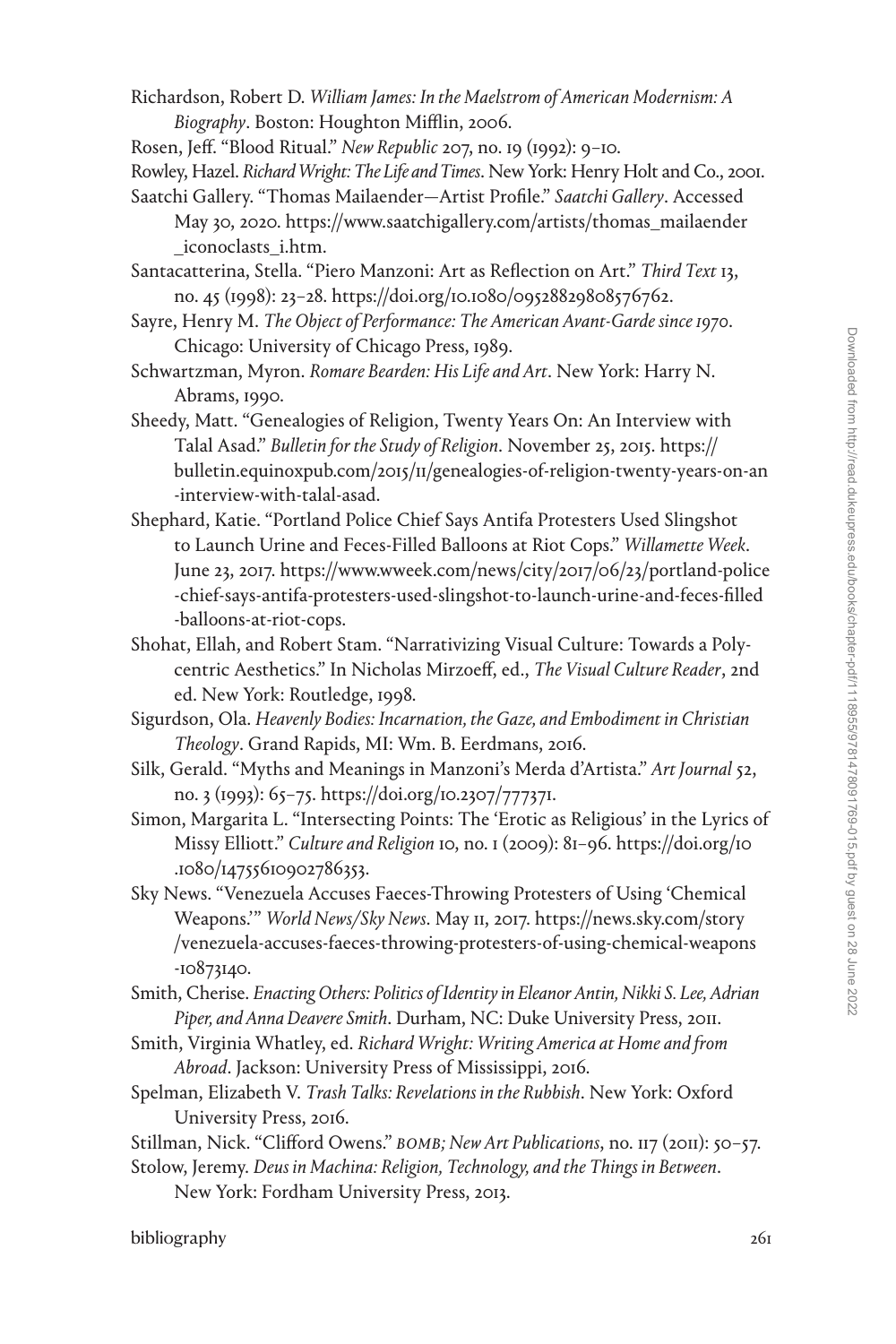- Taylor, Charles. *Varieties of Religion Today: William James Revisited*. Cambridge, MA: Harvard University Press, 2002.
- Taylor, Paul C. "What's the Use of Calling Du Bois a Pragmatist?" *Metaphilosophy* 35, nos. 1–2 (2004): 99–114.
- Ten-Doesschate Chu, Petra. "Scatology and the Realist Aesthetic." *Art Journal* 52, no. 3 (1993): 41–46. [https://doi.org/10.1080/00043249.1993.10791522.](https://doi.org/10.1080/00043249.1993.10791522)
- Thompson, Michael. *Rubbish Theory: The Creation and Destruction of Value*. New York: Oxford University Press, 1979.

Thoreau, Henry David. *Walden*. Princeton, NJ: Princeton University Press, 2004.

Tilley, Christopher, Webb Keane, Susanne Kuechler-Fogden, Mike Rowlands, and Patricia Spyer, eds. *Handbook of Material Culture*. Thousand Oaks, CA: Sage Publications, 2006.

Tomkins, Calvin. *Duchamp: A Biography*. New York: Henry Holt and Co., 1996.

Vergine, Lea. *Body Art and Performance: The Body as Language*. 2nd ed. Milan: Skira, 2000.

Verrips, Jojada. "Excremental Art: Small Wonder in a World Full of Shit." *Journal of Extreme Anthropology* 1, no. 1 (2017): 19–46.<https://doi.org/10.5617/jea.4335>.

- Viney, William. *Waste: A Philosophy of Things*. New York: Bloomsbury Academic, 2014.
- Walker, Alice. *Anything We Love Can Be Saved: A Writer's Activism*. New York: Random House, 1997.
- Walker, Alice. *Living by the Word: Selected Writings, 1973–1987*. San Diego: Harcourt Brace Jovanovich, 1988.
- Waltner-Toews, David. *The Origin of Feces: What Excrement Tells Us about Evolution, Ecology, and a Sustainable Society*. Toronto: ECW Press, 2013.
- Warr, Tracey, ed. *The Artist's Body*. New York: Phaidon Press, 2006.
- West, Cornel. *The American Evasion of Philosophy: A Genealogy of Pragmatism*. Madison: University of Wisconsin Press, 1989.
- West, Cornel. *The Cornel West Reader*. New York: Basic Civitas, 1999.

West, Cornel. *Prophesy Deliverance! An Afro-American Revolutionary Christianity*. Philadelphia: Westminster Press, 1982.

Whiteley, Gillian. *Junk: Art and the Politics of Trash*. New York: I. B. Tauris, 2011.

Williams, Robin, and Contemporary Austin. *Strange Pilgrims*. Edited by Heather Pesanti. Austin: University of Texas Press, 2015.

Wirtz, Kristina. "Hazardous Waste: The Semiotics of Ritual Hygiene in Cuban Popular Religion." *Journal of the Royal Anthropological Institute* 15, no. 3 (2009): 476–501. [https://doi.org/10.1111/j.1467–9655.2009.01569.x.](https://doi.org/10.1111/j.1467-9655.2009.01569.x)

Witkovsky, Matthew S. "Experience vs. Theory: Romare Bearden and Abstract Expressionism." *Black American Literature Forum* 23, no. 2 (1989): 257–82. [https://doi.org/10.2307/2904236.](https://doi.org/10.2307/2904236)

Womack, Ytasha L. *Afrofuturism: The World of Black Sci-Fi and Fantasy Culture*. Chicago: Lawrence Hill Books/Chicago Review Press, 2013.

Ugwu, Catherine, ed. *Let's Get It On: The Politics of Black Performance*. Seattle: Bay Press, 1995.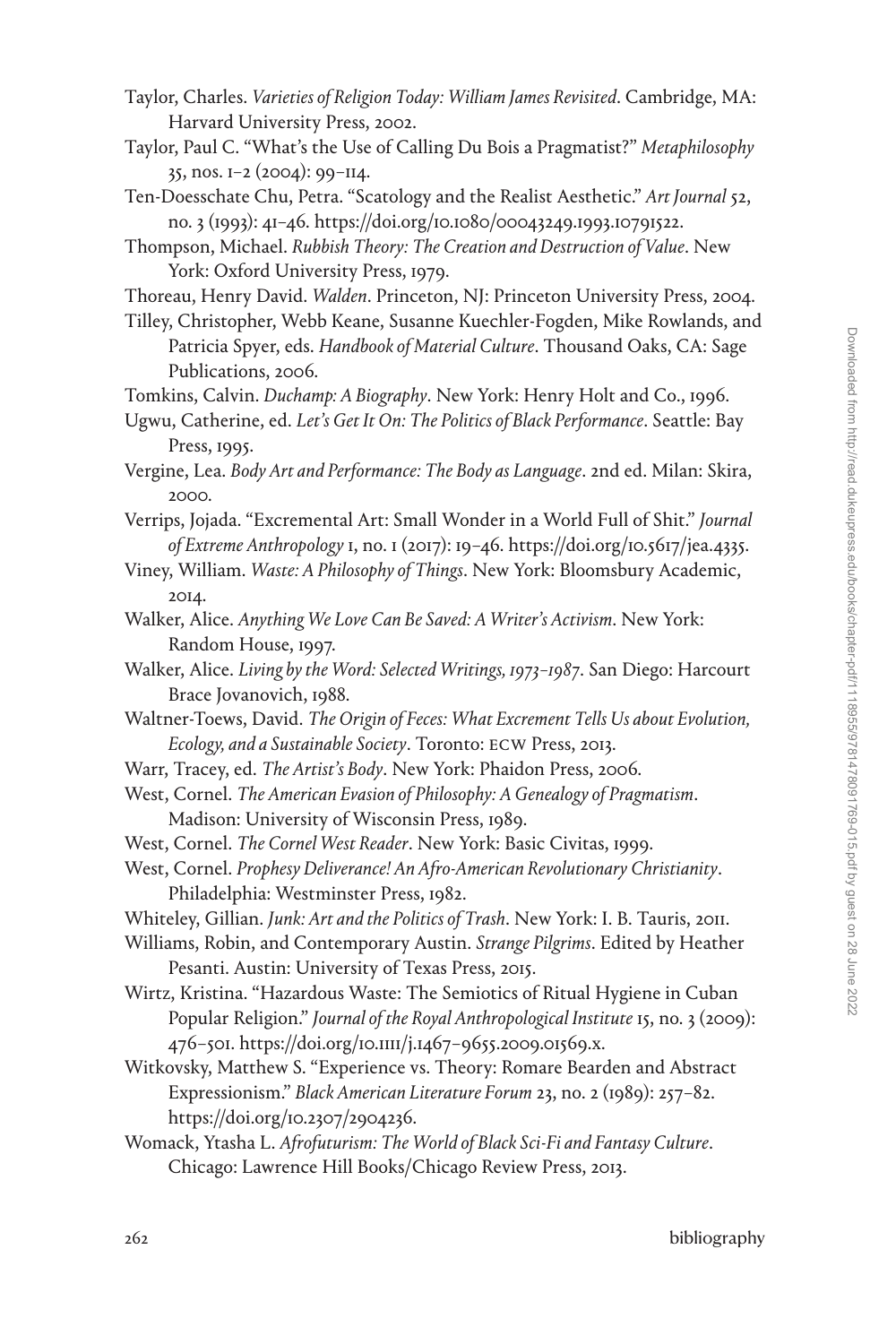Wright, Richard. *Black Boy*. New York: Harper and Brothers, 1945.

- Wright, Richard. *Black Boy (American Hunger): A Record of Childhood and Youth*. 60th anniversary ed. New York: HarperCollins, 2005.
- Wright, Richard. *Eight Men: Short Stories*. 3rd ed. New York: Harper Perennial Modern Classics, 2008.

Wright, Richard. *Native Son*. New York: Harper Perennial Modern Classics, 2005.

- Wright, Richard. *The Outsider*. New York: Harper Perennial Modern Classics, 2008.
- Zamir, Shamoon. *Dark Voices: W. E. B. Du Bois and American Thought, 1888–1903*. Chicago: University of Chicago Press, 1995.
- Zaretsky, Robert. *A Life Worth Living: Albert Camus and the Quest for Meaning*. Cambridge, MA: Harvard University Press, 2013.

## artwork

"About MoO." Museum of Ordure. Accessed June 2, 2020. [http://www.ordure.org.](http://www.ordure.org)

- Basquiat, Jean-Michel. *Untitled*. 1982. Acrylic, oilstick, and spray paint on canvas. Sothebys. [http://www.sothebys.com/fr/auctions/ecatalogue/lot.24.html/2017](http://www.sothebys.com/fr/auctions/ecatalogue/lot.24.html/2017/contemporary-art-evening-auction-n09761) [/contemporary-art-evening-auction-n09761](http://www.sothebys.com/fr/auctions/ecatalogue/lot.24.html/2017/contemporary-art-evening-auction-n09761).
- Charlottenborg, Kunsthal. *Ovartaci and the Art of Madness*. September 2017. Exhibition. Museum Ovartaci, Aarhus, Denmark. [https://kunsthalcharlottenborg](https://kunsthalcharlottenborg.dk/en/exhibitions/ovartaci-2) [.dk/en/exhibitions/ovartaci-2.](https://kunsthalcharlottenborg.dk/en/exhibitions/ovartaci-2)
- Charlottenborg, Kunsthal. *Yoko Ono Transmission*. October 2017. Exhibition. Kunsthal Charlottenborg, Copenhagen, Denmark. [https://](https://kunsthalcharlottenborg.dk/en/exhibitions/yoko-ono-transmission) [kunsthalcharlottenborg.dk/en/exhibitions/yoko-ono-transmission.](https://kunsthalcharlottenborg.dk/en/exhibitions/yoko-ono-transmission)
- Gignac, Justin. "New York City Garbage." Accessed June 2, 2020. [https://www](https://www.justingignac.com/nyc-garbage) [.justingignac.com/nyc-garbage](https://www.justingignac.com/nyc-garbage)*.*
- Koh, Terrence. *Untitled Medusa*. 2006. Mixed media sculpture, artist's piss, and wiring. Saatchi Gallery, London. [http://www.artnet.com/artists/terence-koh](http://www.artnet.com/artists/terence-koh/untitled-medusa-a-xy1OmQnbrh_rFgM5373Uwg2) [/untitled-medusa-a-xy1OmQnbrh\\_rFgM5373Uwg2.](http://www.artnet.com/artists/terence-koh/untitled-medusa-a-xy1OmQnbrh_rFgM5373Uwg2)
- Lew, Christopher Y., curator. *Clifford Owens: Anthology*. November 2011. Exhibition. MoMA PS New York. [https://www.moma.org/calendar/exhibitions/3786.](https://www.moma.org/calendar/exhibitions/3786)
- Mack, Eric N. *Lemme Walk across the Room*. January 2019. Exhibition. Brooklyn Museum, New York. [https://www.brooklynmuseum.org/exhibitions/eric\\_mack](https://www.brooklynmuseum.org/exhibitions/eric_mack).

Manzoni, Piero. *Artist's Shit*. 1960. Mixed media exhibition. Piero Manzoni Archive. [http://www.pieromanzoni.org/EN/works\\_shit.htm](http://www.pieromanzoni.org/EN/works_shit.htm).

- Metoyer, Angelbert. *Angelbert Metoyer: Babies: Walk on Water: Present, Future and Time Travel*. 2012. Exhibition. Deborah Colton Gallery. [http://www](http://www.deborahcoltongallery.com/International/exhibition/angelbert-metoyer-babies-walk-water-present-future-and-time-travel) [.deborahcoltongallery.com/International/exhibition/angelbert-metoyer](http://www.deborahcoltongallery.com/International/exhibition/angelbert-metoyer-babies-walk-water-present-future-and-time-travel) [-babies-walk-water-present-future-and-time-travel](http://www.deborahcoltongallery.com/International/exhibition/angelbert-metoyer-babies-walk-water-present-future-and-time-travel).
- Metoyer, Angelbert. *Wrestling History: Points along a Journey of Discovery Hidden in the Temple*. May 2016. Exhibition. University of Texas New Gallery, Austin, Texas. [https://liberalarts.utexas.edu/public-affairs/news/warfield-center](https://liberalarts.utexas.edu/public-affairs/news/warfield-center-announces-spring-exhibition-in-the-new-gallery) [-announces-spring-exhibition-in-the-new-gallery.](https://liberalarts.utexas.edu/public-affairs/news/warfield-center-announces-spring-exhibition-in-the-new-gallery)